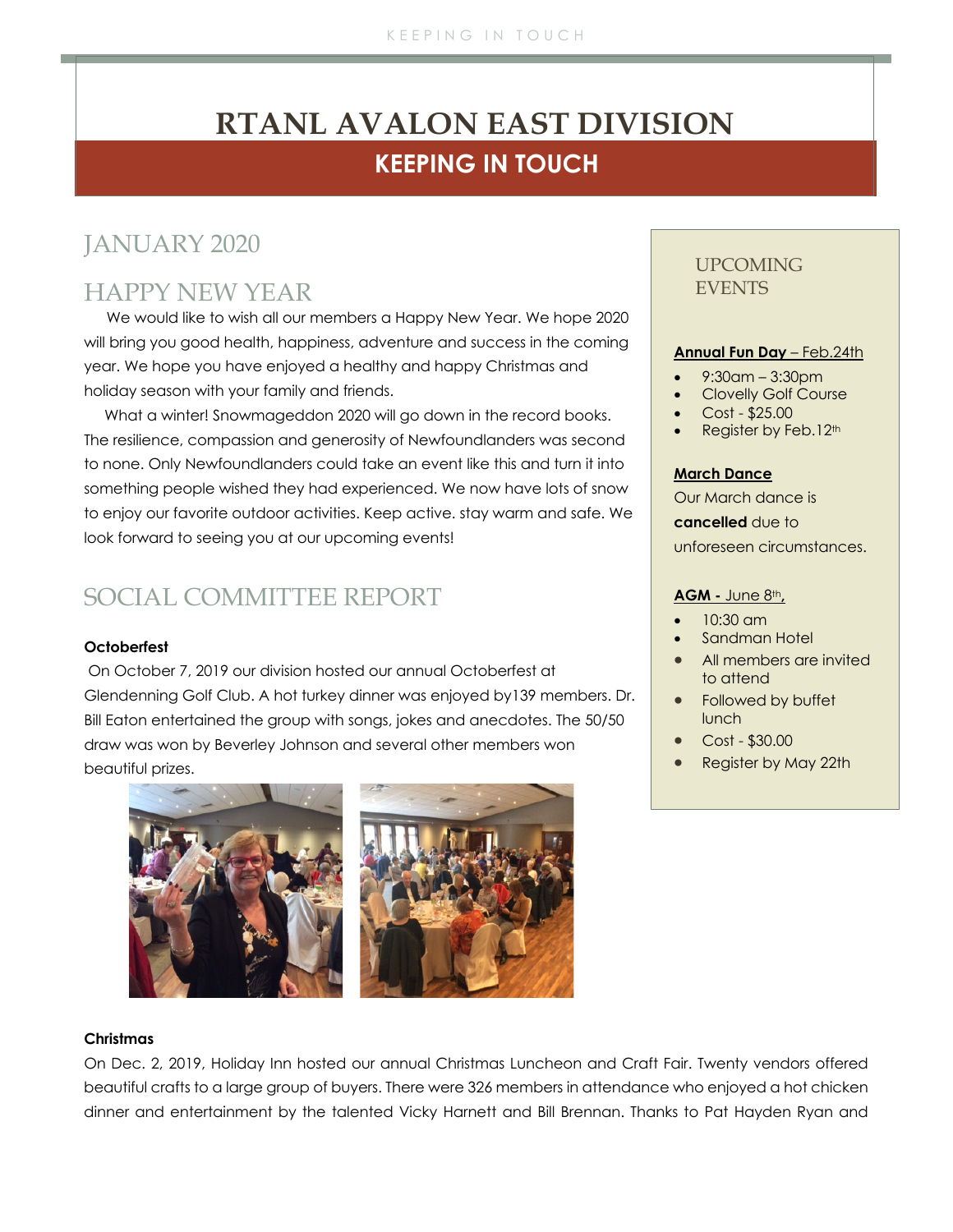Paula Cramm for their generous donations. Pat's print was won by Marion Nash and Paula's quilt by Georgina Long. A number of prize draws were also made throughout the luncheon.



# UP COMING EVENTS:

### **Funday**

Upcoming events include Funday to be held this year at Clovelly Golf Course on **Feb 24th.** We encourage you to get your group together to play cards, bridge, poker, board games or just come along and chat with friends. We look forward to a lovely day and a delicious lunch. Complete your form and send to Elizabeth Hamlyn.

### **AGM**

We will be holding our Annual General Meeting at the Sandman Hotel in the Bonavista Room starting at 10:30 a.m. on **June 8th**. Election of officers, ratification of amendments to our by-laws, year-end reports and the Financial statement for the year will be presented. Lunch will be served at 12:00 followed by our guest speaker Paula McDonald, CEO of the Teachers' Pension plan of NL Corporation. Please see attached registration form and send it to Denise Barbour. Also, the amended by – laws are attached for your information.

**Each event must be paid for by a separate cheque to the social chair indicated. E transfers can't be accepted at this time.**

### **March Dance**

Due to unforeseen circumstances our March dance is cancelled.

### VISITATION COMIMITTEE:

It is with heavy hearts that we pass onto you the sad news that many of our members have passed away since the publication of our last newsletter. Our deepest sympathy is extended to the family members of our deceased colleagues. Members of the visitation committee as well as executive members visited the funeral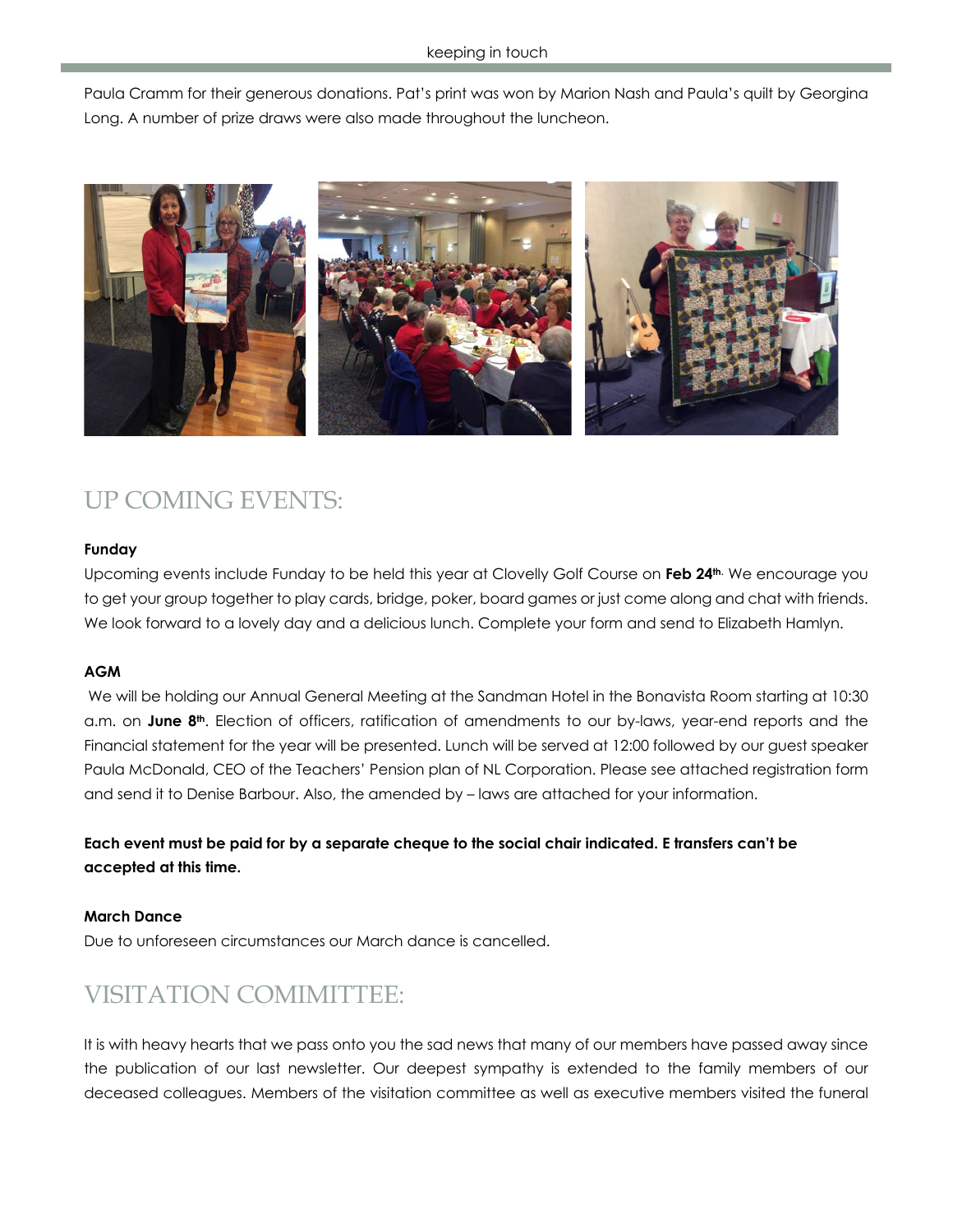homes to pay our respect. Cards of sympathy were sent on behalf of RTANL, Avalon East Division. A list of our deceased members is shown below.

Visitation committee members have also visited retired teachers who are living in retirement and nursing homes. Several homes in the St. John's area as well as homes in Conception Bay Centre and Conception Bay South have been visited. Cards have also been sent to some of our teachers who are ill at home or who are recovering from surgery. If you know of a colleague who would welcome a visit, please contact a member of the visitation committee.

Once again, thank you for your continued support and encouragement. We are especially grateful to Clayton Rice, Cynthia Fardy and all executive members for keeping us informed.

We hope that a visit or a card has brought a sense of peace and comfort to many of our members and their families.

Gloria McDonald, Sharon Reddy, Conception Bay Centre and Area St. John's Area gloriam9@eastlink.ca sharon.reddy@nf.sympatico.ca Ph. # 229-7061 Ph.# 579-8169

### **OBITUARIES**

It is with a deep sense of sadness, that since our last report, we have to inform you that several members of RTANL Avalon East District have passed away. May they rest in Peace.

Nina Bartlett Francis Hollohan Ewald Hajek Frank Ramiattan **Clanet Clanet Ash** Bernard Farewell Elizabeth Holloway Francis Kennedy Theresa Hanlon Roderick Hardy **Eleanor Rodgers** Anna Wiseman Anna Christina McDonald Gerald Doyle **Anna McCarthy** Sadie Hamilton **Sister Patricia King** Brother Gordon Bellows William Kenneth Coffey L. May Morris **Lillian Andrews** Valerie Bullock

Andrew Woodfine **Jane Martin** Brother George Fitzpatrick

# BOOKS OF REMEMBRANCE

As of the spring of 2018, all submissions made to The Retired Teachers' Foundation's Books of Remembrance since 2011 are now viewable online. They will eventually be added to the collection held in the Provincial Archives at The Rooms under the title MG 159 FONDS. The form to complete for any deceased teacher to be included in the Books of Remembrance is also available online. It can be submitted electronically or printed to complete and mail to the address provided on the website. The forms can be accessed at nlta.nl.ca/rtfform.